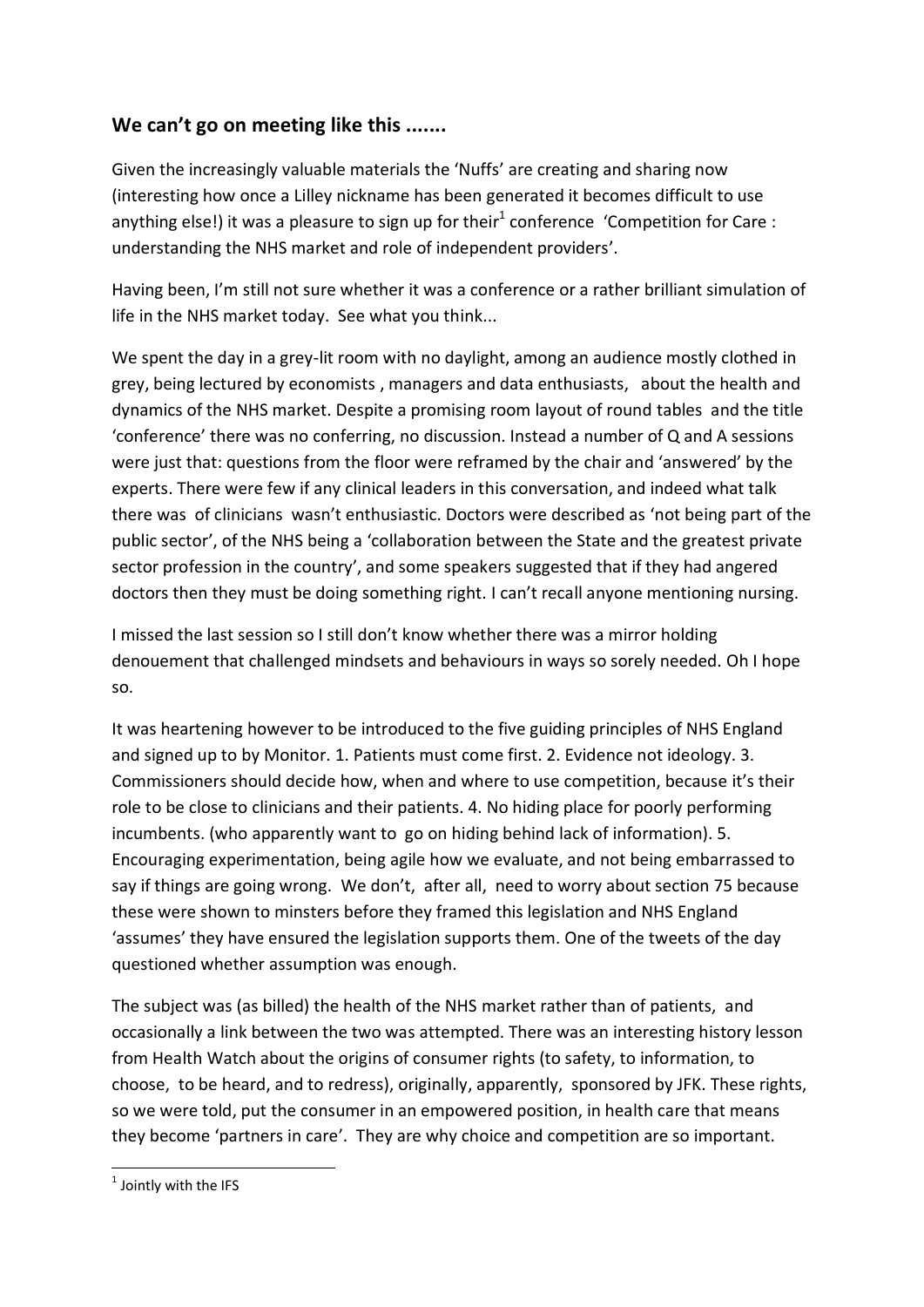Really? Is that what we see around us? Has the fiercely competitive food industry where consumers have complete freedom of choice empowered our citizens to live the lifestyles they would like to? Is this an example of ideology over evidence?

A charming and very definite speaker from a pro-market liberal think tank in Sweden overtly challenged that principle, saying we need both ideology and evidence, on the same grounds: that choice is about power and worth fighting for per se. She also came up with the most practical observation of the day: that we get the markets we deserve and that in a distrustful climate far too many demands are made in a contract, leading to reductions in innovation and to the number of small and medium sized business involved as they cannot afford the processes involved. Surprisingly and amusingly she turned out to be a very bossy sort of libertarian, wanting to scold the middle classes for their choices when she did not approve of them, and to prescribe the criteria that people included when making their choices.

There were other good observations: a CCG chair made the point that joined up care for the patient and integrated organisations are two completely different things, Monitor gave a very convincing description of the factors inhibiting CCGs from actively making decisions about the nature of their local market, and NHS Partners talked of the importance of providers of all sorts really understanding their customers and also their costs. That was truly refreshing.

It was very good to hear of a new information network for the private sector and their commitment to the ensuing parity of data with the NHS, which will allow outcomes to be compared for the first time and all sorts of myths to be laid to rest. And the ardent enthusiasm of the founder of iwantgreatcare was infectious, especially when he reported that the aggregate results of asking patients for a single measure (the cleanliness they observed for example) correlated with more sophisticated statistics for (in this case) incidence of MRSA and C Diff.

There was also the usual enthusiasm, including from Health Watch, to match these patients rights with their responsibilities, with the usual call for giving them information on the costs of their care options.

Funny isn't it, how information we want to give to patients is so partial. If we were radically transparent we would let them see how much money they have contributed (or had contributed on their behalf) each year, and the amount over their lifetime. We would let them see exactly what this is being spent on: how much gets through to care at the front line and where else it goes, and how much everyone involved gets paid. If we fully informed our patients we could start to get the pressure we would all benefit from, for 'lean', for wise and effective use of resources, and the pressure to justify parts of the system that make more sense to policy makers than they do to patients.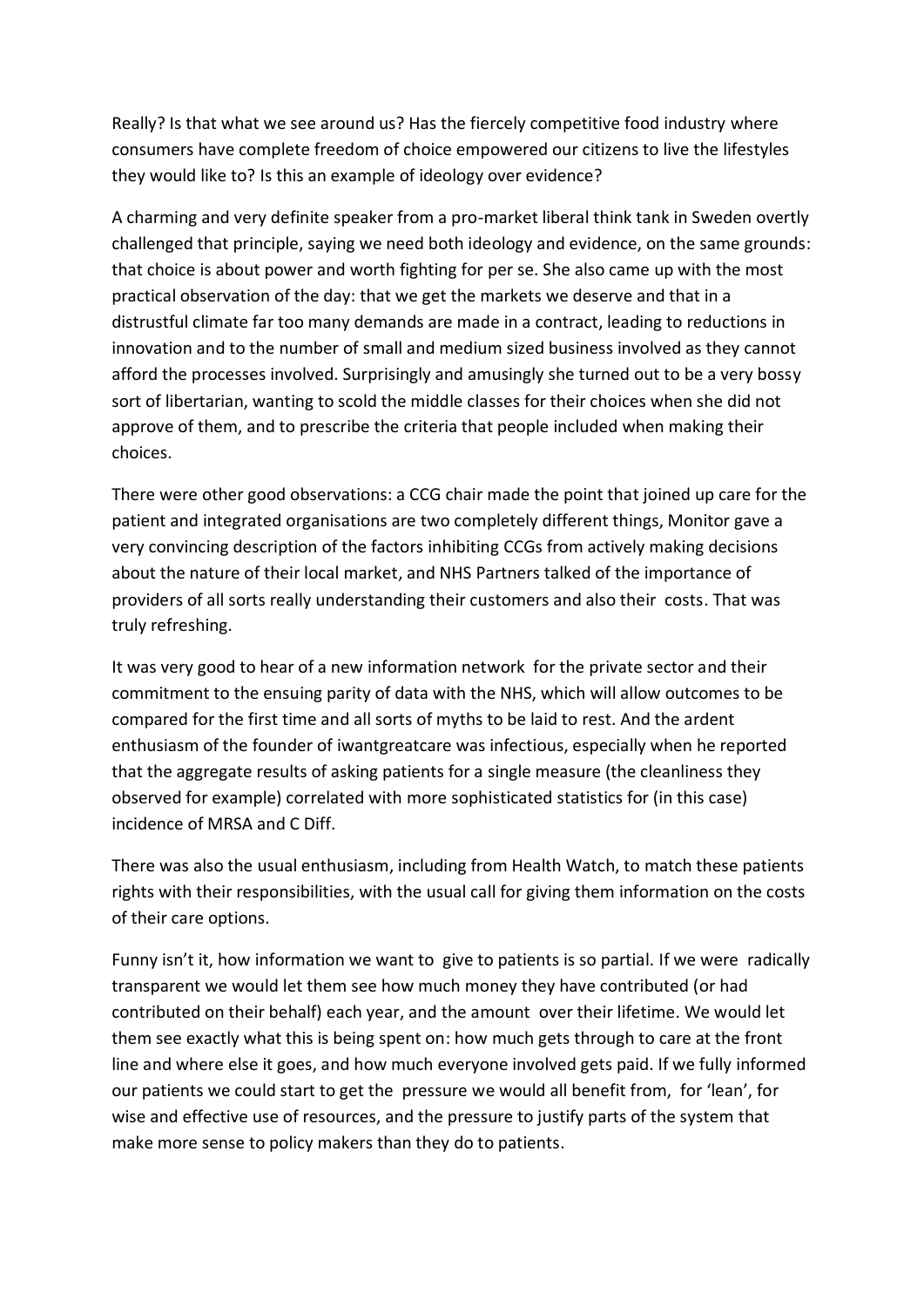Indeed not all information was welcomed, data appears to be good, direct involvement and experience bad. One questioner suggested that people with local knowledge would inevitably have a conflict of interests and should rule themselves out of deliberations. This feels like just what we don't need: the people with the greatest insight being silenced . A properly, robustly, thoughtfully facilitated discussion could handle such conflicts of interest pretty straightforwardly – but then we wouldn't need the market at all if we nurtured skills in challenging and supporting high status clinicians so that they reflect no their own performance and the design of their services. The whole market paraphernalia arose because no-one wanted to do that and we've been avoiding it ever since!! Funny, the market can only work to our benefit if within Trusts there are people who can do that – genuinely engage clinicians in collective decision making – and if that were happening we probably wouldn't need the market.

So the question and comment from NHS England at the start of the day remains hugely important: 'Can competition help? If so how? What do we know? Not nearly enough.'

There is of course one area where competition is absolutely VITAL, and that is competition between different discourses, different forms of evidence, and different ways of framing the discussion. There is currently a monopoly held by economics and economists, and we need to ensure it has to compete with those of sociology, anthropology, psychology, history, moral and political philosophy, clinical disciplines and more. (Why? Because we need people with expertise in things like the use and misuse of status, about the influences on how people feel and behave when they are caring for others) . And for that to happen our practising clinicians and clinical leaders and academics from other disciplines need to muscle in on these debates. They need to insist on being invited and on showing up even if they are not. We cannot separate a debate about the dynamics of the NHS market from the dynamics of the NHS itself and we have to ensure that the people directly involved, and those who have legitimate ways of viewing those dynamics are a full part of this discussion.

But also we can't go on meeting like this. This was billed as an interactive discussion, and perhaps this was another aspect of the simulation, after all patients are promised no discussion about us without us.

We do desperately need interactive discussions, where there is room for unstructured, unscripted dialogue, between people who are new to each other with differing views and experience, responding in ways of their choosing to what they have jointly heard. Where people go away having discovered for themselves something new and thinking differently, in ways that the organisers may never know of.

There was potential here for just that. Many participants were as interesting (in different ways) as the speakers, and the opportunity to genuinely engage was there. Organising a real interactive discussion requires a different approach though. It depends on insightful questions, faith in your participants, and time. Putting the speakers on tables instead of the